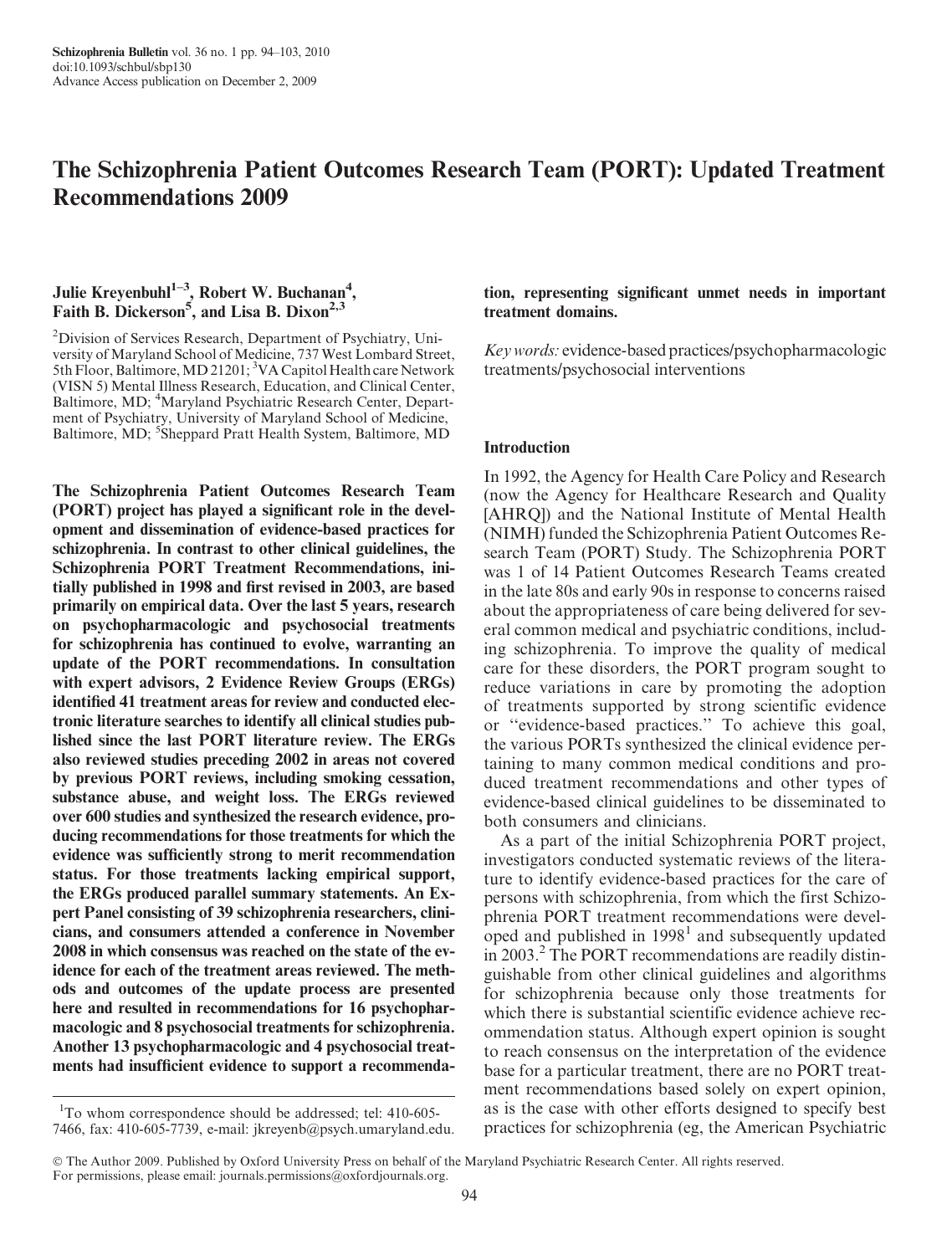Association [APA] Practice Guideline for the Treatment of Patients with Schizophrenia,<sup>3</sup> the Texas Medication Algorithm Project  $[TMAP<sup>4</sup>]$ ). By remaining silent on a number of aspects of care for schizophrenia for which empirical support is currently lacking, the PORT is known for being relatively conservative. However, unlike TMAP, the PORT includes recommendations for adjunctive psychopharmacologic treatments as well as for antipsychotic medications, and also includes recommendations for psychosocial interventions, which are important treatments that augment gains from medication therapies. Also, in contrast to the APA Practice Guideline and the algorithms developed by TMAP, the PORT provides clear-cut and concise statements of recommendations for best practices. As such, PORT recommendations have been applied to evaluate the quality of care provided to people with schizophrenia in a variety of treatment settings.<sup>5-9</sup>

Since the previous PORT update 5 years ago, research on technologies for treating persons with schizophrenia has continued to quickly evolve. Most notably, the findings of 2 large pragmatic clinical trials on the comparative effectiveness of first-generation and second-generation antipsychotic medications, the Clinical Antipsychotic Trials of Intervention Effectiveness  $(CATIE)^{10}$  and the Cost Utility of the Latest Antipsychotic Drugs in Schizophrenia Study (CUtLASS), $^{11}$  have been published. In addition, the literature on both psychopharmacologic and psychosocial interventions for neurocognitive impairments, co-occurring psychiatric and medical conditions, and treatments for individuals experiencing a recent onset of psychosis has expanded considerably. As new treatments for schizophrenia become available, new studies are completed, and new outcomes (eg, remission and recovery) are identified, it is imperative to update treatment recommendations to accommodate the ever growing and shifting evidence base. Treatment recommendations for schizophrenia must also be regularly updated to ensure that efforts to improve quality of care reflect current empirical knowledge. This article presents the methods used to produce the second update of the Schizophrenia PORT Psychopharmacological and Psychosocial Treatment Recommendations, which are included together here. The syntheses of the evidence for the 29 psychopharmacology and 12 psychosocial treatment areas reviewed for this update are included in separate papers $12-13$  and in <supplemental online material> in this issue.

#### Methods

A primary goal of this update was to review the results of new studies of schizophrenia treatments published since the last literature survey in 2002 to determine if modifications in the extant PORT treatment recommendations were warranted. We also sought to evaluate the research evidence for a number of promising areas of treatment to

determine whether the evidence was sufficient to support the development of new treatment recommendations. To identify critical new evidence, we adopted a comprehensive approach that involved conducting systematic reviews of the schizophrenia treatment literature in consultation with experts from relevant disciplines. The literature reviews were performed by 2 Evidence Review Groups (ERGs), one focusing on psychopharmacologic treatments and the other focusing on psychosocial treatments for schizophrenia. The ERGs were comprised of 16 faculty members from the University of Maryland Schools of Medicine and Pharmacy who have both clinical expertise and experience in conducting research on treatments for schizophrenia. Four residents in psychiatry and 2 postdoctoral fellows in psychology also participated on the ERGs as a component of their training.

The work of both ERGs was accomplished in consultation with Advisory Boards of recognized experts in the fields of psychopharmacologic and psychosocial interventions for schizophrenia. The Advisory Boards served a number of purposes, including helping to determine the treatment areas to be reviewed and participating in the debate over whether the evidence was sufficient for a recommendation, and if so, what the recommendation should entail. Together the ERGs and their respective Advisory Boards selected 41 treatment areas for review, which included areas of treatment addressed in the extant PORT recommendations as well as areas reviewed in previous PORT updates that had insufficient evidence at that time to support a recommendation but for which evidence had continued to accumulate (eg, interventions for negative symptoms and cognitive impairments). Also reviewed were several emerging treatment areas, including peer-delivered services, psychosocial treatments for recent-onset schizophrenia, cognitive remediation, and repetitive transcranial magnetic stimulation (rTMS). Whereas previous PORT reviews focused on treatment domains directly related to the symptoms and outcomes of schizophrenia, a new addition to this PORT effort included reviews of the literature on treatments for several co-occurring medical and psychiatric conditions that are highly prevalent and considered to be vital components of recovery-oriented treatment. These important treatment areas included psychopharmacologic and psychosocial interventions for alcohol and substance abuse, weight management, and smoking cessation. As with past PORT reviews, the ERGs did not evaluate aspects of care that meet basic human needs (eg, housing) or the benefits of having the mutual support of peers or establishing trusting relationships with providers. Each of these areas is vitally important to recovery-oriented care but is generally not amenable to randomized experiments and, thus, does not meet PORT criteria for review. Also, because the Schizophrenia PORT identifies evidence-based practices for the treatment of schizophrenia, we did not review interventions for treating prodromal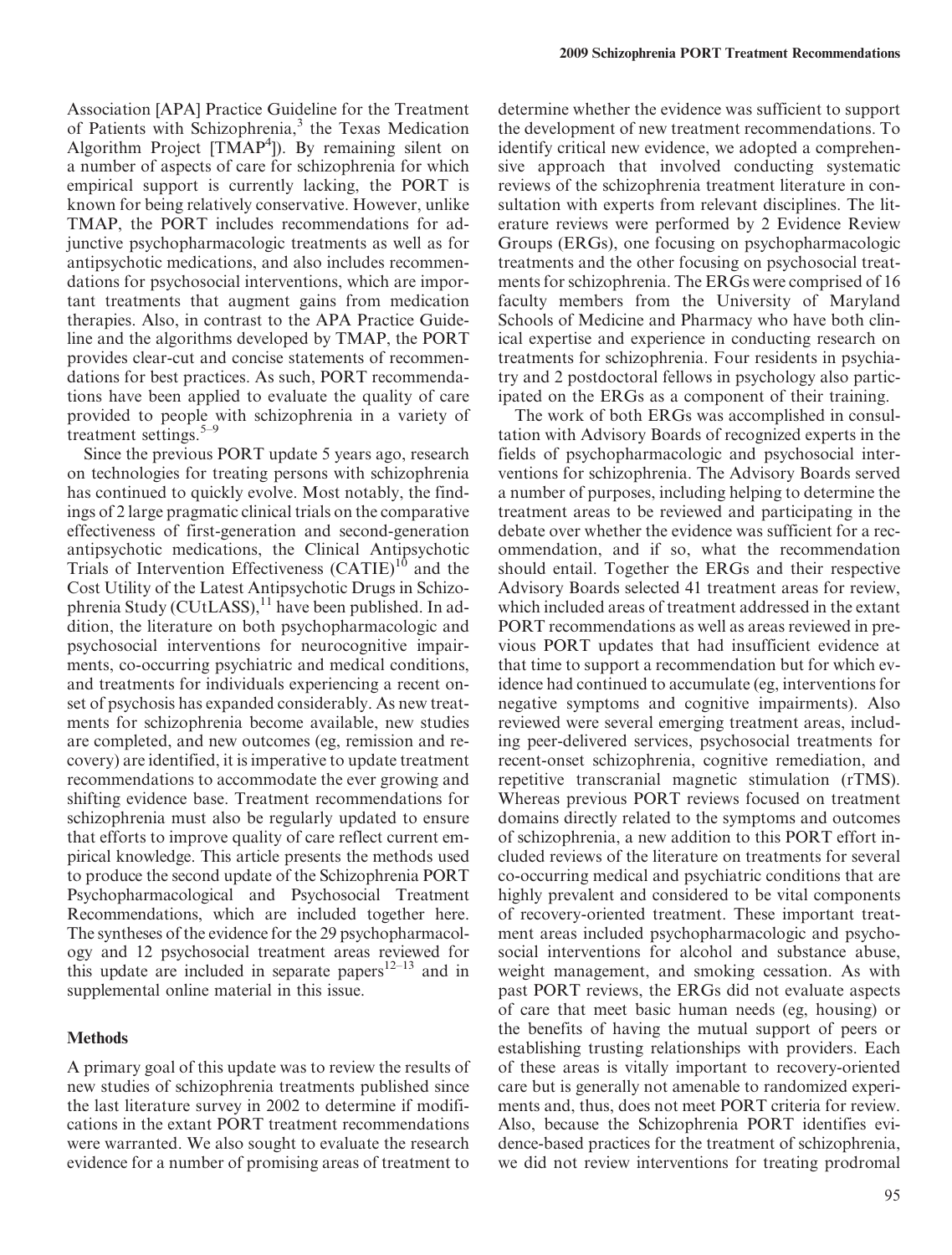symptoms or for treating persons at high risk for an initial episode of psychosis.

To identify candidate studies for review, the ERGs first conducted extensive electronic literature searches of MEDLINE, Psychlit, and the Cochrane Library using as search terms the names of treatments or treatment methods and schizophrenia. To augment this approach, the ERGs also identified relevant primary studies by reviewing the bibliographies of systematic review articles and through consultation with the Advisory Boards. For treatment areas considered in previous PORT efforts, the time period of review was January 2002 through March 2008; studies published prior to January 2002 were only reviewed if they had not been included in previous PORT reviews. For newly reviewed areas of treatment, we searched the literature as far back as required to capture all studies that met review criteria. For all areas, we only reviewed studies published after March 2008 that were likely to significantly alter the evaluation of the evidence. We restricted our reviews to English language publications.

After reviewing abstracts of candidate studies, the ERGs then selected for more in-depth review and abstraction all randomized controlled trials for which at least 50% of participants had a schizophrenia spectrum disorder diagnosis, ie, schizophrenia, schizoaffective disorder, or schizophreniform disorder. The few exceptions to these criteria were case reports or case series that were reviewed for outcomes of psychopharmacologic treatments that constitute rare adverse events, eg, neuroleptic malignant syndrome (NMS). Also, the majority of controlled studies of psychosocial interventions for substance use disorders and peer-delivered services include populations reflective of those who receive the treatments in clinical practice. Therefore, the Psychosocial ERG reviewed studies of these services that included samples comprised of less than half of individuals with schizophrenia spectrum disorders. In all, the ERGs reviewed and abstracted 424 studies of psychopharmacologic and other somatic treatments and 175 studies of psychosocial interventions for schizophrenia.

In the case of the extant PORT treatment recommendations, the selected articles were reviewed for their potential to importantly modify these recommendations. In the case of new treatments or outcomes, there were 2 possible review results. First, the reviewed evidence could meet criteria for sufficient evidence to merit a treatment recommendation by ERG consensus. In general, the ERGs considered sufficient evidence to be at least 3 well-designed randomized controlled studies performed by independent investigator groups that concluded that the treatment is effective in promoting a desired outcome. We only deviated from this criterion in one instance, in which the conduct of multiple randomized controlled trials is logistically and ethically infeasible and involves an uncommon treatment outcome (use of clozapine for reducing suicidal behaviors). In the case of pharmacologic treatments, only those treatments with at least one non– industry-sponsored investigation were considered for recommendation status because of the potential biases inherent in studies in which a company's financial interests are linked to study outcomes. Recommendation statements include a description of the treatment, the population for which the treatment is indicated, and the outcomes of the treatment. The ERGs also produced accompanying syntheses of the evidence base supporting each treatment recommendation.

Alternatively, the evidence could be judged to be not sufficient to merit a treatment recommendation, in which case a summary statement was written that described the treatment and its indication along with a summary of the evidence and the important gaps in knowledge that precluded treatment recommendation status. The ERGs also produced evidence syntheses explaining the ways in which the research fell short of permitting a recommendation. It should be noted that treatment areas for which the evidence is judged to be insufficient to support a treatment recommendation are not proscriptions against using a particular treatment, ie, they are not ''negative recommendations.'' The PORT simply remains silent with respect to these areas of treatment for schizophrenia, many of which hold future promise but for which empirical support is currently lacking.

Next, the ERGs posted on a dedicated Web site draft versions of the updated treatment recommendations, summary statements, and accompanying evidence summaries for review by the Schizophrenia PORT Expert Panel. Along with the aforementioned members of the Advisory Boards, the Expert Panel consisted of 39 schizophrenia researchers, clinicians, and consumers, including 23 psychiatrists, 15 PhDs in psychology or related fields, and 1 individual with an MPP degree. For those treatment areas in which Expert Panel members indicated they had sufficient expertise, they provided feedback on the content and wording of the draft recommendations and summary statements via the Web site. Also, for this update, we implemented a new method by which Expert Panel members rated the strength of the body of evidence for each treatment area reviewed. However, because we experienced considerable difficulty in using and interpreting the new ratings, we are not reporting them here. Instead, we provide a full description of the expert rating process we attempted to implement and the challenges we experienced in the online [supplementary mate](supplementary material)[rial](supplementary material) that accompanies this article.

At a 1-day conference held in Baltimore, MD, in November 2008, the feedback provided by the Expert Panel was aggregated and used to stimulate discussion in order to achieve consensus about the interpretation of the evidence base and treatment recommendation status for each treatment area reviewed by the ERGs. This contrasts with other guideline efforts in which the Expert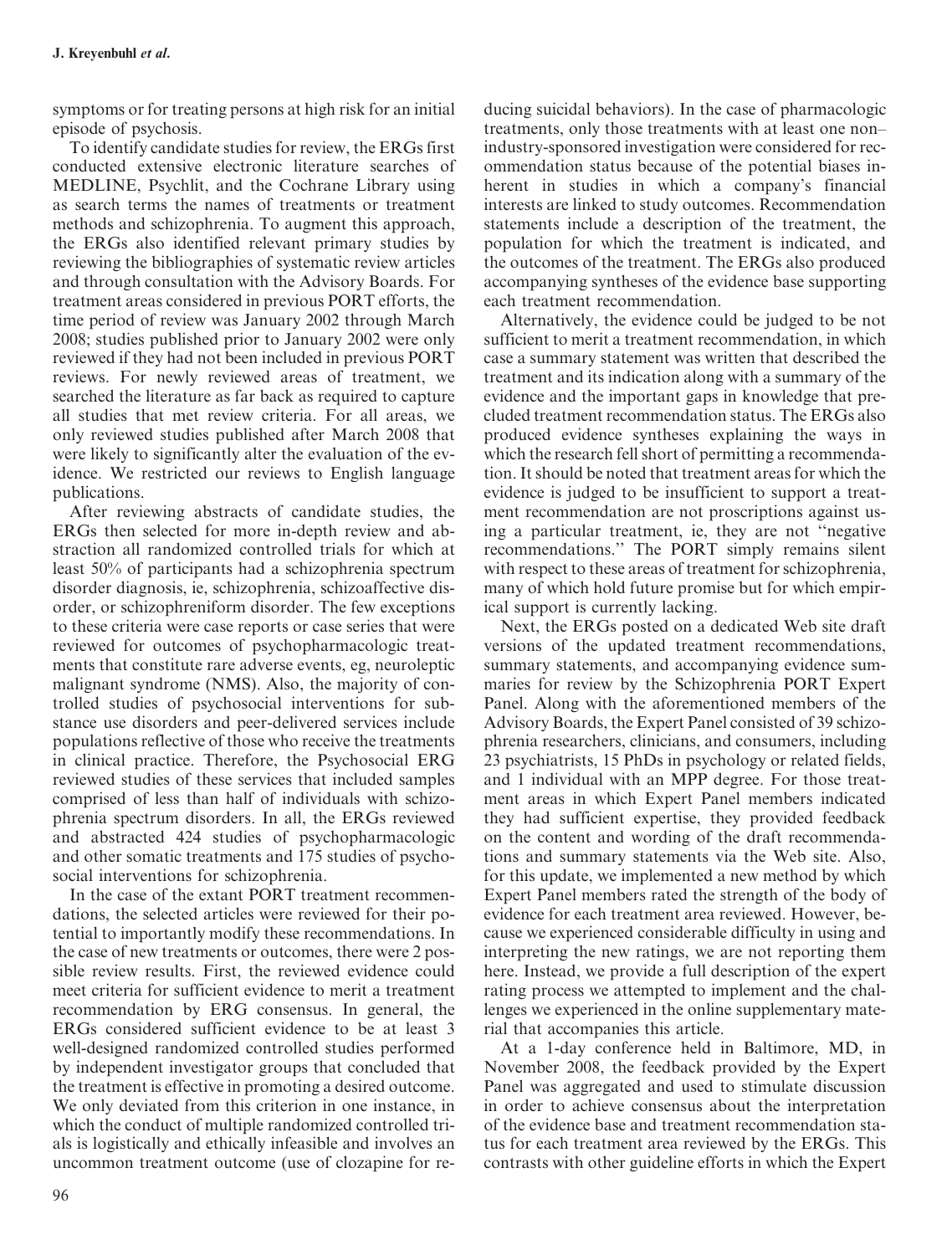Panel suggests what should be recommended in treatment areas where the evidence is lacking. During the conference, the Expert Panel provided suggestions regarding the addition of studies to the evidence syntheses as well as suggestions for editing of the text of the recommendations and summary statements. With regard to potential conflicts of interest, prior to the conference we asked all members of the ERGs and Expert Panel to disclose any financial interests they had during the prior 24 months in commercial interests producing health care goods or services. Dr Anthony Lehman, principal investigator of the first PORT project and the last update, reviewed all participants' disclosures in detail, and a summary of all disclosures was provided to conference participants. Using the extensive feedback from the expert consensus conference, the ERGs revised the treatment recommendations and summary statements and distributed the revisions to the Expert Panel for a final round of comments in February 2009.

The resulting final versions of the 16 Psychopharmacological and 8 Psychosocial Treatment Recommendations are presented below and in the 2 companion papers $12-13$ , which also include the detailed summaries of the evidence for each recommendation. The summary statements and associated evidence summaries for the 13 psychopharmacological treatments and 4 psychosocial treatments for which the evidence is currently insufficient to support a treatment recommendation are included in the [supple](supplementary online material)[mentary online material](supplementary online material) associated with the 2 companion articles.

#### Updated Schizophrenia PORT Treatment Recommendations: Psychopharmacological Treatment Recommendations

Treatment of Acute Positive Symptoms in Treatment-Responsive People With Schizophrenia: Acute Antipsychotic Treatment Medication

Recommendation. In people with treatment-responsive, multiepisode schizophrenia who are experiencing an acute exacerbation of their illness, antipsychotic medications, other than clozapine, should be used as the first line of treatment to reduce positive psychotic symptoms. The initial choice of antipsychotic medication or the decision to switch to a new antipsychotic should be made on the basis of individual preference, prior treatment response, and side effect experience; adherence history; relevant medical history, and risk factors; individual medication side effect profile; and long-term treatment planning.

## Treatment of Acute Positive Symptoms in Treatment-Responsive People With Schizophrenia: Acute Antipsychotic Medication Dose

Recommendation. In people with treatment-responsive, multiepisode schizophrenia who are experiencing an acute exacerbation of their illness, the daily dosage of first-generation antipsychotic medications should be in the range of 300–1000 chlorpromazine (CPZ) equivalents. The daily dosage of second-generation antipsychotic medications for an acute symptom episode should be: aripiprazole: 10–30mg\*; olanzapine: 10–20 mg\*; paliperidone: 3–15 mg; quetiapine: 300–750 mg\*; risperidone: 2–8 mg; and ziprasidone: 80–160 mg\*. Treatment trials should be at least 2 weeks, with an upper limit of 6 weeks to observe optimal response. (\*, There is insufficient evidence to determine the upper effective dose limit. The quoted upper dose is the FDA-approved upper dose.)

## Treatment of Acute Positive Symptoms in People With First-Episode Schizophrenia: Antipsychotic Medication **Choice**

Recommendation. Antipsychotic medications, other than clozapine and olanzapine, are recommended as first-line treatment for persons with schizophrenia experiencing their first acute positive symptom episode.

## Treatment of Acute Positive Symptoms in Treatment-Responsive People With Schizophrenia: Antipsychotic Medication Dose

Recommendation. People with first-episode schizophrenia exhibit increased treatment responsiveness and an increased sensitivity to adverse effects compared with people with multiepisode schizophrenia. Therefore, antipsychotic treatment should be started with doses lower than those recommended for multiepisode patients (first-generation antipsychotics: 300–500 mg CPZ equivalents; risperidone and olanzapine: lower half of recommended dosage range for multiepisode patients). An important exception is with quetiapine, which often requires titration to 500–600 mg/day. The therapeutic efficacy of low-dose aripiprazole or ziprasidone has not been evaluated in people with first-episode schizophrenia.

### Maintenance Pharmacotherapy in Treatment-Responsive People With Schizophrenia: Maintenance Antipsychotic Medication Treatment

Recommendation. People with treatment-responsive, multiepisode schizophrenia who experience acute and sustained symptom relief with an antipsychotic medication should be offered continued antipsychotic treatment in order to maintain symptom relief and to reduce the risk of relapse or worsening of positive symptoms.

## Maintenance Pharmacotherapy in Treatment-Responsive People With Schizophrenia: Maintenance Antipsychotic Medication Dose

Recommendation. In people with treatment-responsive, multiepisode schizophrenia who experience acute and sustained symptom relief with an antipsychotic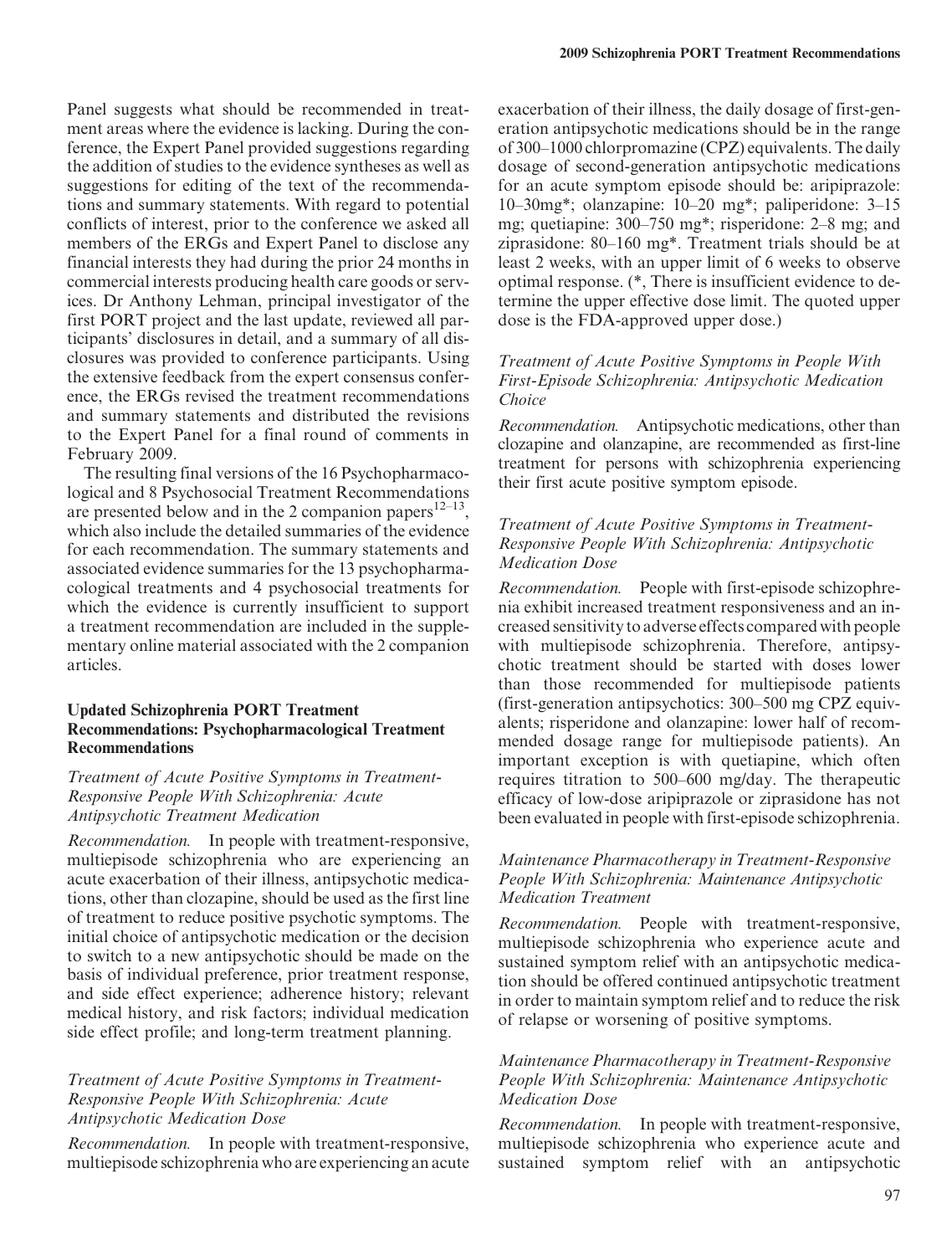medication, the maintenance dosage for first-generation antipsychotics should be in the range of 300–600 CPZ equivalents per day. The maintenance dosage for aripiprazole, olanzapine, paliperidone, quetiapine, risperidone, and ziprasidone should be the dose found to be effective for reducing positive psychotic symptoms in the acute phase of treatment.

# Maintenance Pharmacotherapy in Treatment-Responsive People With Schizophrenia: Long-Acting Antipsychotic Medication Maintenance Treatment

Recommendation. Long-acting injectable (LAI) antipsychotic medication should be offered as an alternative to oral antipsychotic medication for the maintenance treatment of schizophrenia when the LAI formulation is preferred to oral preparations. The recommended dosage range for fluphenazine decanoate is 6.25–25 mg administered every 2 weeks and for haloperidol decanoate is 50–200 mg administered every 4 weeks, although alternative dosages and administration intervals equivalent to the recommended dosage ranges may also be used. The recommended dosage range for risperidone longacting injection is 25–75 mg administered every 2 weeks.

#### Maintenance Pharmacotherapy in Treatment-Responsive People With Schizophrenia: Targeted, Intermittent Antipsychotic Medication Maintenance Strategies

Recommendation. Targeted, intermittent antipsychotic maintenance strategies should not be used routinely in lieu of continuous maintenance treatment regimens due to the increased risk of symptom worsening and relapse.

## Clozapine for the Treatment of Residual Symptoms: Clozapine for Positive Symptoms in Treatment-Resistant People With Schizophrenia

Recommendation. Clozapine should be offered to people with schizophrenia who continue to experience persistent and clinically significant positive symptoms after 2 adequate trials of other antipsychotic agents. A trial of clozapine should last at least 8 weeks at a dosage from 300 to 800 mg/day.

# Clozapine for the Treatment of Residual Symptoms: Monitoring Clozapine Plasma Levels

Recommendation. If a person treated with clozapine has failed to demonstrate an adequate response, then a clozapine level should be obtained to ascertain whether the clozapine level is above 350 ng/ml. If the blood level is less than 350 ng/ml, then the dosage should be increased, to the extent that side effects are tolerated, to achieve a blood level above 350 ng/ml.

# Clozapine for the Treatment of Residual Symptoms: Clozapine for Hostility

Recommendation. A trial of clozapine should be offered to people with schizophrenia who present with persistent symptoms of hostility and/or display persistent violent behaviors.

## Clozapine for the Treatment of Residual Symptoms: Clozapine for Suicidality

Recommendation. A trial of clozapine should be considered for people with schizophrenia who exhibit marked and persistent suicidal thoughts or behaviors.

## Other Psychopharmacological Recommendations: Prophylactic Antiparkinson Medications

Recommendation. In people treated with first-generation antipsychotics, prophylactic use of antiparkinson agents to reduce the incidence of extrapyramidal side effects should be determined on a case by case basis, taking into account individual preferences, prior history of extrapyramidal side effects, characteristics of the antipsychotic medication prescribed, and other risk factors for both extrapyramidal side effects and anticholinergic side effects. The use of prophylactic antiparkinson agents in people treated with second-generation antipsychotics is not warranted.

## Other Psychopharmacological Recommendations: Medication for the Treatment of Acute Agitation in Schizophrenia

Recommendation. An oral or intramuscular (IM) antipsychotic medication, alone or in combination with a rapid acting benzodiazepine, should be used in the pharmacological treatment of acute agitation in people with schizophrenia. If possible, the route of antipsychotic administration should correspond to the preference of the individual.

## Other Psychopharmacological Recommendations: Intervention for Smoking Cessation in Schizophrenia

Recommendation. People with schizophrenia who want to quit or reduce cigarette smoking should be offered treatment with bupropion SR 150 mg twice daily for 10–12 weeks, with or without nicotine replacement therapy, to achieve short-term abstinence. This pharmacological treatment should be accompanied by a smoking cessation education or support group, although the current evidence base is insufficient to recommend a particular psychosocial approach.

## Other Psychopharmacological Recommendations: rTMS for the Treatment of Schizophrenia

Recommendation. Low-frequency (1 Hz) rTMS, over the left temporoparietal cortex, is recommended for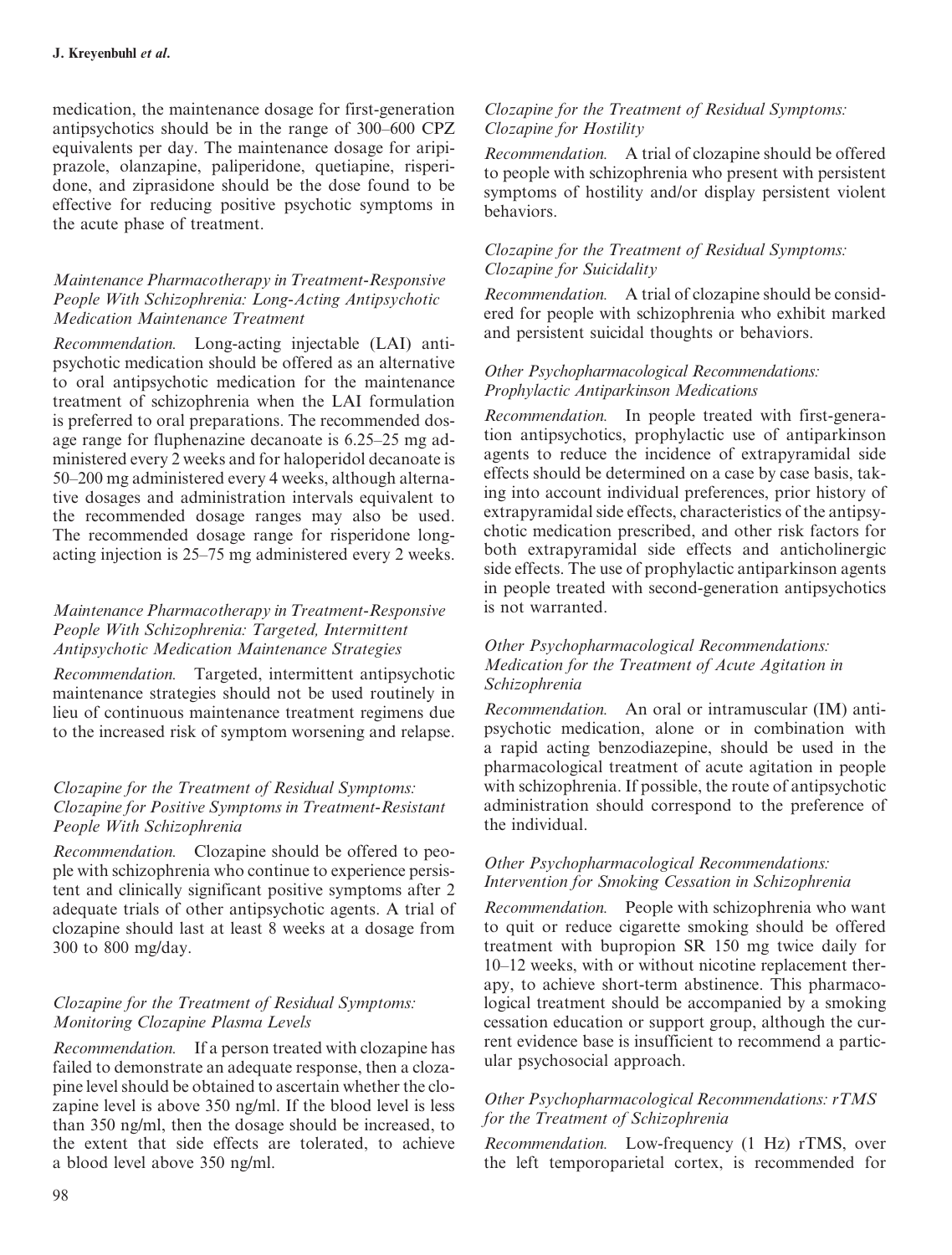the acute treatment of auditory hallucinations that have not responded to adequate antipsychotic therapy.

#### Updated Schizophrenia PORT Treatment Recommendations: Psychosocial Treatment Recommendations

#### Assertive Community Treatment

Recommendation. Systems of care serving persons with schizophrenia should include a program of assertive community treatment. This intervention should be provided to individuals who are at risk for repeated hospitalizations or have recent homelessness. The key elements of assertive community treatment include a multidisciplinary team including a medication prescriber, a shared caseload among team members, direct service provision by team members, a high frequency of patient contact, low patient to staff ratios, and outreach to patients in the community. Assertive Community Treatment has been found to significantly reduce hospitalizations and homelessness among individuals with schizophrenia.

#### Supported Employment

Recommendation. Any person with schizophrenia who has the goal of employment should be offered supported employment to assist them in both obtaining and maintaining competitive employment. The key elements of supported employment include individually tailored job development, rapid job search, the availability of ongoing job supports, and the integration of vocational and mental health services.

#### Skills Training

Recommendation. Individuals with schizophrenia who have deficits in skills that are needed for everyday activities should be offered skills training in order to improve social interactions, independent living, and other outcomes that have clear relevance to community functioning. Skills training programs vary widely in content but typically include a focus on interpersonal skills and share several key elements, including behaviorally based instruction, role modeling, rehearsal, corrective feedback, and positive reinforcement. Skills training provided in clinic-based settings should be supplemented with strategies for ensuring adequate practice in applying skills in an individual's day-to-day environment.

#### Cognitive Behavioral Therapy

Recommendation. Persons with schizophrenia who have persistent psychotic symptoms while receiving adequate pharmacotherapy should be offered adjunctive cognitive behaviorally oriented psychotherapy to reduce the severity of symptoms. The therapy may be provided in either a group or an individual format and should be approximately 4–9 months in duration. The key elements of this intervention include the collaborative identification of target problems or symptoms and the development of specific cognitive and behavioral strategies to cope with these problems or symptoms.

#### Token Economy Interventions

Recommendation. Systems of care that deliver longterm inpatient or residential care should provide a behavioral intervention based on social learning principles for patients in these settings in order to improve their personal hygiene, social interactions, and other adaptive behaviors. The key elements of this intervention, often referred to as a token economy, are contingent positive reinforcement for clearly defined target behaviors, an individualized treatment approach, and the avoidance of punishing consequences. The intervention should be delivered in the context of a safe treatment environment that provides patient access to basic amenities, evidence-based pharmacological treatment, and the full range of other recommended psychosocial interventions.

## Family-Based Services

Recommendation. Persons with schizophrenia who have ongoing contact with their families, including relatives and significant others, should be offered a family intervention that lasts at least 6–9 months. Interventions that last 6–9 months have been found to significantly reduce rates of relapse and rehospitalization. Though not as consistently observed, research has found other benefits for patients and families, such as increased medication adherence, reduced psychiatric symptoms, and reduced levels of perceived stress for patients. Family members have also been found to have lower levels of burden and distress and improved family relationships. Key elements of effective family interventions include illness education, crisis intervention, emotional support, and training in how to cope with illness symptoms and related problems. The selection of a family intervention should be guided by collaborative decision making among the patient, family, and clinician. In addition, a family intervention that is shorter than 6 months, but that is at least 4 sessions in length, should be offered to persons with schizophrenia who have ongoing contact with their families, including relatives and significant others, and for whom a longer intervention is not feasible or acceptable. Characteristics of the briefer interventions include education, training, and support. Possible benefits for patients include reduced psychiatric symptoms, improved treatment adherence, improved functional and vocational status, and greater satisfaction with treatment. Positive family outcomes include reduced family burden and increased satisfaction with family relationships.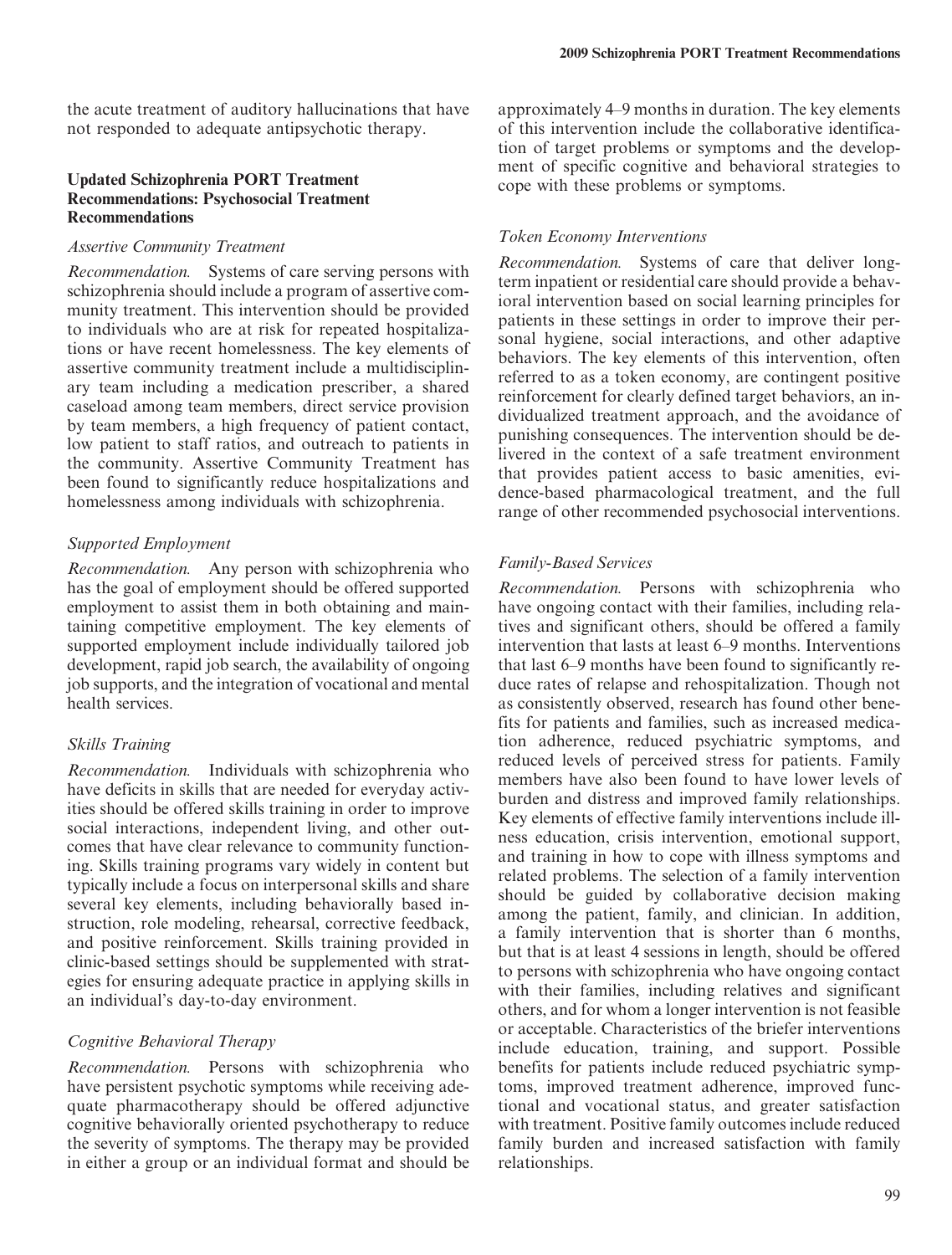# Psychosocial Interventions for Alcohol and Substance Use **Disorders**

Recommendation. Persons with schizophrenia and a comorbid alcohol or drug use disorder should be offered substance abuse treatment. The key elements of treatment for alcohol or drug use disorders for persons with schizophrenia include motivational enhancement and behavioral strategies that focus on engagement in treatment, coping skills training, relapse prevention training, and its delivery in a service model that is integrated with mental health care. The duration of the recommended substance abuse treatment cannot be specified at this time; both brief (1–6 meetings) and more extended (10 or more meetings) interventions have been found to be helpful in reducing substance use and improving psychiatric symptoms and functioning.

# Psychosocial Interventions for Weight Management

Recommendation. Individuals with schizophrenia who are overweight (body mass index 25.0–29.9) or obese (body mass index greater than or equal to 30.0) should be offered a psychosocial weight loss intervention that is at least 3 months in duration to promote weight loss. The key elements of psychosocial interventions for weight loss include psychoeducation focused on nutritional counseling, caloric expenditure, and portion control; behavioral self-management including motivational enhancement; goal setting; regular weigh-ins; self-monitoring of daily food and activity levels; and dietary and physical activity modifications.

#### **Discussion**

Evidence-based medicine involves the integration of the best available evidence for the treatment of a health condition with clinical expertise and patient values.<sup>14</sup> Over the past 15 years, the Schizophrenia PORT has played a vital role in promoting evidence-based care for schizophrenia by synthesizing the treatment research literature for use by patients and their families in making informed treatment choices in collaboration with their mental health providers. This latest update of the PORT recommendations has identified 24 treatment areas that have strong empirical evidence for improving outcomes and which should comprise the basic menu of treatments and services available to all people with schizophrenia. Consistent with the paradigm shift in schizophrenia treatment from a focus on long-term disability to one focused on optimism and recovery, the ultimate goal of the Schizophrenia PORT has been to increase the use of evidence-based treatments in order to optimize outcomes by reducing illness symptoms and the disability and burden associated with the illness.

In evaluating the validity of evidence-based guidelines over time, Shekelle and colleagues<sup>15</sup> found that after 5 years, half of the guidelines published by the AHRQ needed to be updated, and thus, we undertook this, the second PORT update, 5 years following the first update. Our searches of the treatment literature yielded almost 600 studies that required in-depth review, the majority of which substantiated the evidence base for the extant PORT recommendations. It is encouraging that new research continues to support the effectiveness of several well-established evidence-based practices for schizophrenia, including antipsychotic medications (and clozapine in particular), assertive community treatment, and interventions for families, which primarily target the core symptoms of the disorder.

Although treatments that address the key psychiatric symptoms of schizophrenia are vital components of care, in recent years, considerable attention has been directed toward the overall poor health status of individuals with schizophrenia. Concerns have been raised about the disproportionately high rates of obesity, diabetes, and cardiovascular disease as well as significantly reduced life expectancy in individuals with schizophrenia.<sup>16</sup> Because of the deleterious effects of cigarette smoking and overweight, in particular, on the health status of these patients, research on interventions for smoking cessation and antipsychotic-induced weight gain has expanded considerably over the past 5 years and were, thus, included in this review. The ERGs and Expert Panel found that the evidence was sufficient to support new treatment recommendations in both these areas, representing a significant contribution of this latest PORT update. Although clinicians and patients should be justifiably optimistic about the potential benefits of these treatments, such enthusiasm must also be tempered by clinical realities. Sustained abstinence from cigarette smoking and maintenance of clinically significant weight loss have been notoriously difficult for individuals with schizophrenia to achieve. This is borne out in the research we reviewed, which shows replicated findings with statistically significant, but relatively modest, smoking quit rates and amounts of weight lost. As most of the supporting studies in these areas were of relatively short duration, the extent to which more intensive treatment with these interventions leads to greater improvements is not known, but merits continued investigation to inform future iterations of treatment guidelines such as the PORT. It is hoped that designation of these treatments, along with psychosocial interventions for co-occurring substance use disorders, as evidence-based practices recommended by the PORT will increase awareness of several high prevalence and life-threatening conditions that contribute significantly to poor outcomes and disability in individuals with schizophrenia.

Other new developments in this PORT update include the deletion of 3 previous recommendations for the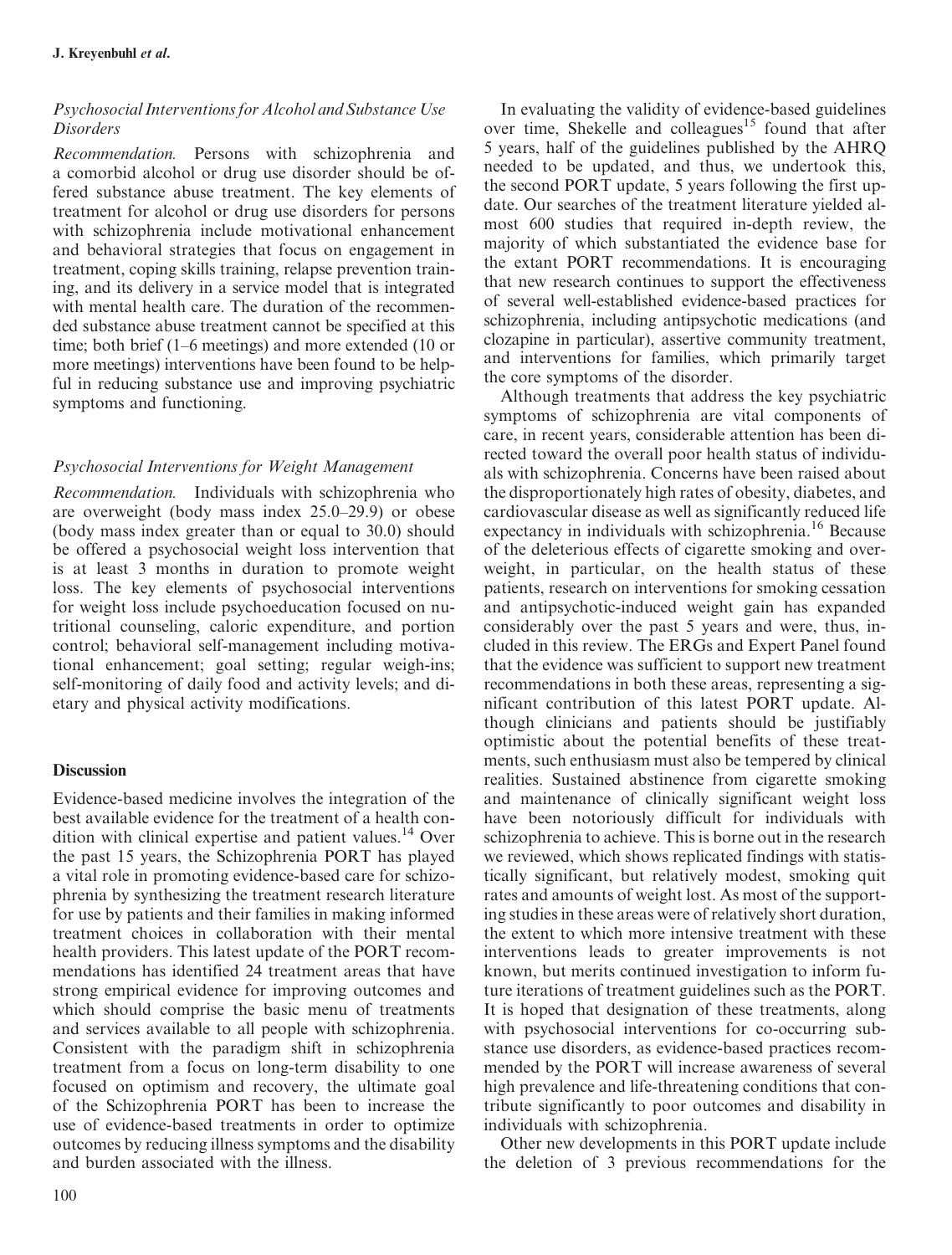psychopharmacologic management of schizophrenia. For 2 of these areas, the evidence base consisted primarily of case reports and other nonexperimental study designs that did not meet criteria for inclusion in the PORT review. Therefore, the recommendation to use clozapine in individuals who had previously experienced NMS, tardive dystonia, or tardive dyskinesia and the recommendation around obtaining antipsychotic plasma levels were eliminated. Further, although antidepressant medications are widely prescribed for individuals with schizophrenia, the evidence base supporting the effectiveness of these medications is limited primarily to studies of older antidepressants in combination with first-generation antipsychotic medications. Because the few randomized controlled trials examining the effects of newer, more widely prescribed antidepressants (eg, selective serotonin reuptake inhibitors) in individuals receiving second-generation antipsychotic medications have been largely negative, this recommendation was also removed. Although the research evidence is currently insufficient to support a PORT recommendation in this area, the absence of a recommendation is not a proscription against the use of antidepressants or any other approach to ameliorating depressive or other symptoms in affected individuals. Rather, patients and clinicians should exercise due caution when employing treatments where the benefits are less certain and should promptly discontinue such treatments if no benefits are observed. Of note, this PORT review revealed a surprising lack of robust empirical investigation of other widely prescribed adjunctive psychopharmacologic treatments (eg, mood stabilizers, benzodiazepines), underscoring the need for continued research on the safety and efficacy of polypharmacy in individuals with schizophrenia.

As mentioned, with very few exceptions, the vast majority of the studies we reviewed for this update were randomized controlled trials, reflecting the PORT's continuing mission of identifying treatments supported by the most robust empirical research evidence. By definition, treatment areas where research utilizing experimental study designs is not feasible are not addressed by the PORT, as mentioned in the ''Methods'' section of this article. The PORT is also silent on treatment areas where research findings are suggestive of benefits but in the opinion of experts cannot be elevated to recommendation status because of limitations of the available evidence (eg, cognitive remediation, switching antipsychotics for weight loss, [newer] antidepressants for depressive or negative symptoms). There are also some areas of treatment for schizophrenia where adequate research is available but for which the results suggest existing treatment options are ineffective (eg, antipsychotic medications for improving cognition). By remaining silent on these treatments, the PORT has risked being viewed as overly conservative and even indifferent to major areas of unmet treatment need for schizophrenia. As a major addition to this PORT effort, the ERGs prepared parallel summary statements and evidence syntheses for those treatments for which the evidence is currently insufficient to support a recommendation. This information is provided in the online<supplementary material> referenced in the 2 companion articles in this issue (Buchanan et al and Dixon et al). The summary statements and accompanying evidence syntheses are analogous in format to that of the treatment recommendations and were similarly critiqued by the PORT Expert Panel. By calling comparable attention to areas of unmet treatment need for schizophrenia, we hope that researchers and funding agencies will use this information to inform future efforts to expand the evidence base in areas where few, if any, treatment options currently exist.

Although this PORT review confirms that a number of evidence-based treatments for schizophrenia do have sound empirical support, it is worth noting that the clinical results of such treatments are often incomplete for individual patients. These treatments do not ''cure'' schizophrenia or fully ameliorate symptoms and problems for the majority of affected individuals; such objectives remain for future generations of research. These limitations of PORT recommended treatments stem from several causes. A critical issue is that many of the recommended treatments have modest effect sizes. Further, there is the inherent tension between the internal and external validity of randomized controlled trials upon which the PORT and other evidence-based guidelines are based. Although strides in effectiveness research for schizophrenia treatments have certainly been made over the past 5 years, eg, with the completion of the CAT-IE and CUtLASS studies, it remains logistically and fiscally difficult to conduct research in the ''real world'' where people with schizophrenia typically present with a complex array of clinical problems and symptoms. Psychosocial treatment studies may include more ''typical'' patients, but the training needs and expertise required to carry out psychosocial interventions with high fidelity limit the effectiveness of these models. As such, more research is needed to better understand which individuals respond most favorably to treatments with demonstrated efficacy. More research is also needed to understand how evidence-based psychopharmacological and psychosocial treatments should best be combined or sequenced to optimize outcomes for individual patients, another aspect of treatment planning upon which the PORT is unable to comment.

As a major contribution of the Schizophrenia PORT project to both science and service over the past 15 years, the straightforward format of the treatment recommendations has enabled researchers and policy makers to use them as a foundation to devise quality of care indicators.<sup>5–9</sup> Unfortunately, several studies have drawn attention to continuing deficiencies in the quality of medication prescribing and lack of access to most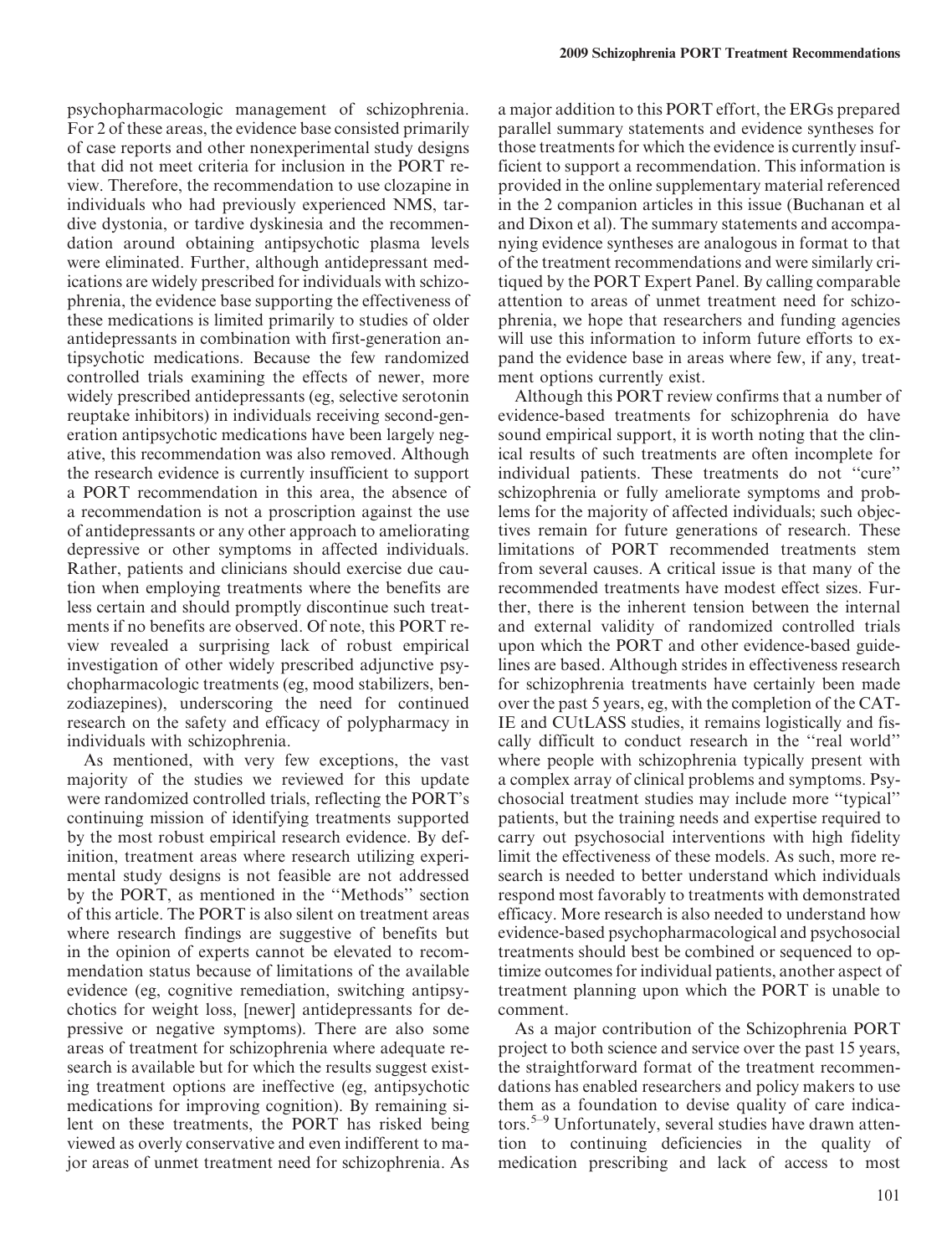evidence-based psychosocial interventions in clinical practice, lending support to concerns that, despite the availability of evidence-based guidelines, the quality of schizophrenia treatment may not be improving.<sup>17</sup> Although the efforts of the PORT and others to synthesize the research literature to identify effective treatments for schizophrenia are a necessary prerequisite to implementation of evidence-based practices, they are certainly not sufficient. Research in implementation science indicates that passive dissemination of clinical guidelines alone, such as publication in a peer-reviewed journal as has been the tradition with the PORT, is generally insufficient for effecting successful implementation and improving patient outcomes.18 While widespread dissemination of the treatment recommendations and implementation of evidence-based practices remains beyond the scope of the Schizophrenia PORT project, some progress has been made, including implementation and evaluation of the TMAP algorithm for psychopharmacologic treatments and the National Implementing Evidence-Based Practices project for several psychosocial interventions.<sup>17</sup> We hope these implementation efforts will continue and expand with this latest update of the Schizophrenia PORT treatment recommendations.

As the clinical treatment literature continues to evolve and expand, so have approaches to developing and updating clinical guidelines and treatment recommendations.<sup>19–21</sup> However, it should be noted that the PORT ERGs did not provide the panel with assessments of the quality of the research design of each study comprising the evidence base, a procedure commonly employed when clinical practice guidelines are developed and updated using studies characterized by a combination of experimental and nonexperimental designs. Given the PORT's reliance on randomized controlled trials, we did not adopt this approach because the likelihood of our detecting any substantive differences in quality across the trials using one of the widely available, but relatively generic, quality rating scales was quite low.<sup>22</sup> It was beyond the scope of the PORT project to develop and validate individual quality rating scales tailored to each of the 41 different treatment areas we reviewed.

Overall appraisal of the PORT's third set of treatment recommendations underlines both the movement forward of research on schizophrenia treatments as well as the frustratingly slow pace of knowledge acquisition in this field. While we reviewed over 600 studies for this update and identified 24 evidence-based practices, including 7 newly recommended treatments, we do not see dramatic break through psychosocial treatments or medications. Further, not all people with schizophrenia have full access to these treatments, and when available, their application is sometimes incomplete and many produce only modest effects. Thus, our recommendations issue a challenge both for continued treatment and implementation research.

# Supplementary Material

<Supplementary material> is available at [http://](http://schizophreniabulletin.oxfordjourn) [schizophreniabulletin.oxfordjourn](http://schizophreniabulletin.oxfordjourn)als.org.

# Funding

National Institute of Mental Health (R13 MH080593 to J.K.); the Department of Veterans Affairs (Mental Health Enhancement grant to J.K.).

# Acknowledgments

The authors and other members of the Schizophrenia PORT would like to acknowledge the following members of the Expert Panel who attended the Schizophrenia PORT Treatment Recommendations Update Conference held in Baltimore, MD, in November 2008 and provided feedback on multiple drafts of the updated treatment recommendations: Concepcion Barrio, PhD, MSW; Gary Bond, PhD; John Boronow, MD; Peter Buckley, MD; William T. Carpenter, Jr, MD; Judith Cook, PhD; John Davis, MD; Robert Drake, MD, PhD; Ken Duckworth, MD; Susan Essock, PhD; Eden Evins, MD, MPH; Fred Frese, PhD; James Gold, PhD; Howard Goldman, MD, PhD; Donald Goff, MD; Shirley Glynn, PhD; Eric Granholm, PhD; Robert Gresen, PhD; Lisa Halpern, MPP; Ralph Hoffman, MD; John Kane, MD; Ira Katz, PhD; Richard Keefe, PhD; Jeffrey Lieberman, MD; Stephen R. Marder, MD; Thomas McGlashan, MD; Alexander Miller, MD; Kim Mueser, PhD; John Newcomer, MD; Diana Perkins, MD, MPH; Georgios Petrides, MD; Delbert Robinson, MD; Robert Rosenheck, MD; Nina Schooler, PhD; Linmarie Sikich, MD; Steve Silverstein, PhD; Scott Stroup, MD, MPH; Dawn Velligan, PhD; and Alexander Young, MD, MSHS. We also acknowledge Susan Borowy, Charrise James, and Natalie Johnson for coordinating the Schizophrenia PORT Treatment Recommendations Update Conference and arranging for travel and lodging for all conference participants.

Conflict of Interest: Buchanan: DSMB member: Cephalon and Pfizer; Consultant: Abbott, Glaxo-Smith-Kline, Natixis Bleichroeder, Sanofi-Aventis, Schering-Plough; Advisory Board: Astra-Zeneca, Merck, Pfizer, Roche, Solvay Pharmaceuticals, Inc., Wyeth, Grant Support: Janssen Pharmaceutica; Kreyenbuhl, Dickerson, and Dixon have no competing interests or financial support to disclose. The content is solely the responsibility of the authors and does not necessarily represent the official views of the National